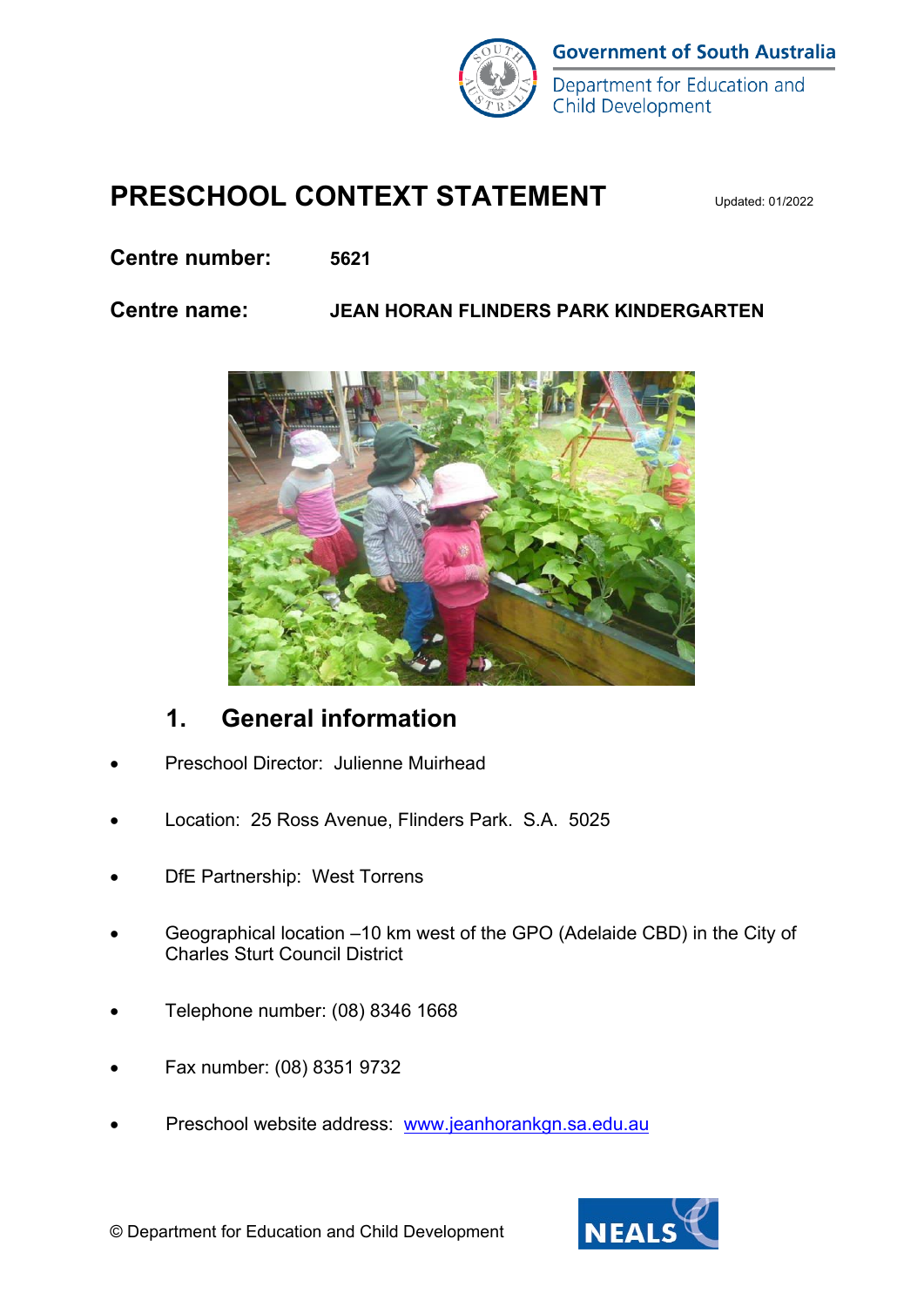- Preschool e-mail address: [dl.5621.leaders@schools.sa.edu.au](mailto:dl.5621.leaders@schools.sa.edu.au)
- Enrolment/Attendance Full-time Kindergarten offering up to 15 hours of Preschool for children in the year before they commence School Enrolment up to 55 children
- Stand-Alone Preschool Site
- Programs operating at the preschool include:
	- $\overline{\omega}$  Kindergarten sessions for eligible children: 15 hours per week 5 sessions (3-hour duration). Our centre offers flexibility in how sessions are provided i.e. full days or a combination of full and half days (mornings). Monday to Friday mornings (8.45 am to 11.45 am) And/or full days available on Monday, Tuesdays, Wednesdays and Thursdays (8.45 am to 3.15 pm).
	- $\overline{\omega}$  Family Playgroup for parents/carers and their children held on Friday 12 noon – 1.30 pm (Weeks 1-9 of the school term)
	- $\overline{\omega}$  Bilingual Support: As allocated by DfE for Culturally and Linguistically Diverse (CALD) children who have English as a second language.
	- $\overline{\omega}$  Preschool Student Support Services: As allocated by DfE for children with Student Support Services after a Referral process

# **2. Key Centre Policies**

Please see our website [www.jeanhorankgn.sa.edu.au](http://www.jeanhorankgn.sa.edu.au/) for DfE and Centre specific policies.

**Service Statement of Philosophy for Jean Horan Flinders Park Kindergarten**

**Our Centre: Jean Horan Flinders Park Kindergarten (JHK) was established in 1953. We are a government funded preschool, part of the South Australian Department for Education (DfE). JHK is staffed by fully qualified Early Childhood trained Teachers and Early Childhood Workers (ECW's). Our kindergarten offers high quality Early Childhood programs. Staff work in partnership with families to provide children with a safe, caring and stimulating environment in which to grow and learn. JHK is in a beautiful community park setting and has a reputation for providing an inclusive and welcoming environment. We have spacious indoor and outdoor areas that inspire and consolidate `hands on' learning. Our extensive playground has space to run, a large sandpit area, swings, climbing equipment and** 

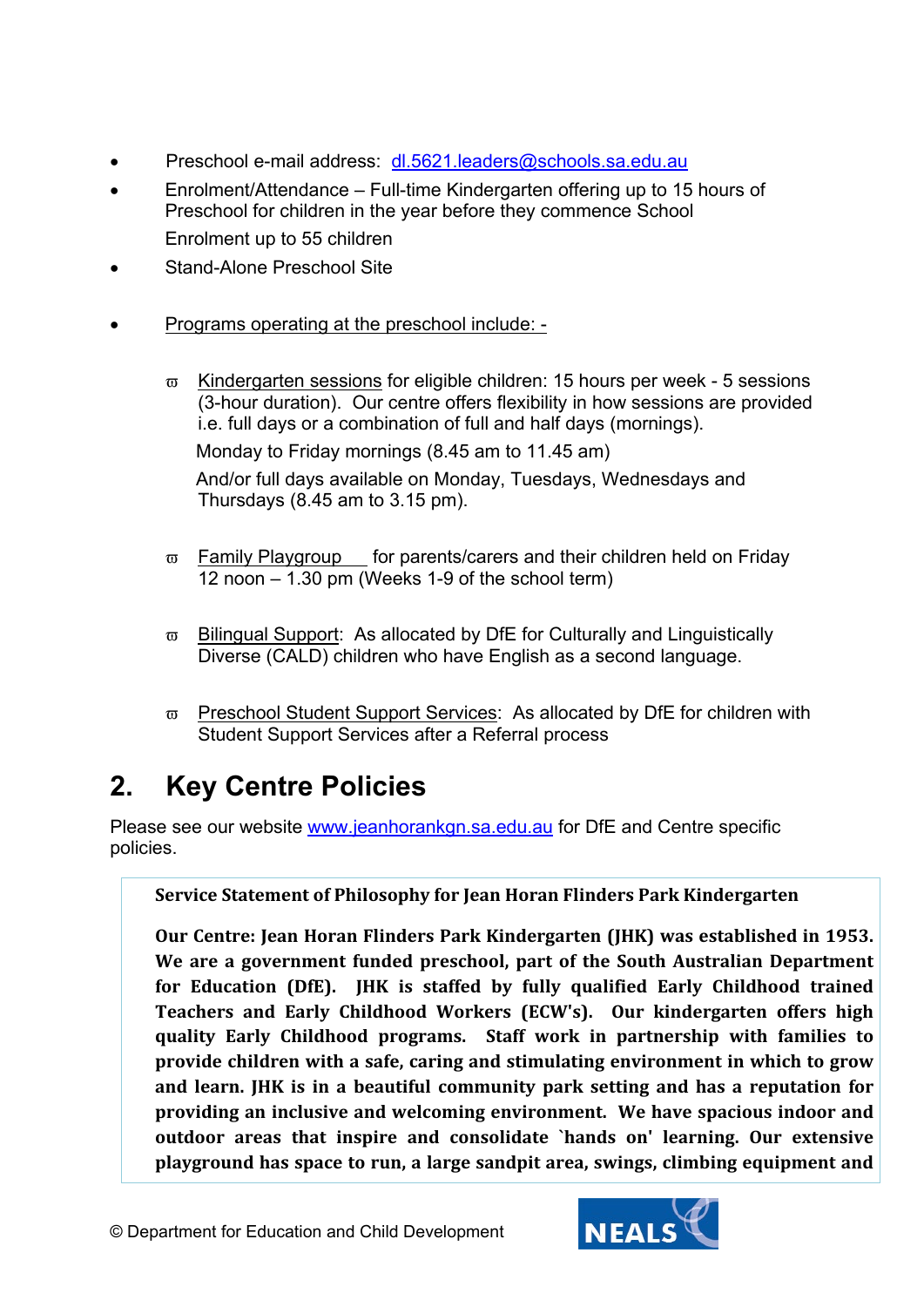**places to garden. The grounds have been developed to meet the needs of preschool children with authentic challenges and stimulation as well as established trees that provide plenty of shade in summer, areas for both active play and quiet relaxation. At JHK we strive to inspire an appreciation of nature and a love of the outdoors in the lives of our children and families, giving them a foundation to become aware and responsible for their local and global environment. We have a wide shady veranda area which can be used in all weather. Our indoor areas are well appointed with age-appropriate resources. We also have an excellent library of high-quality children's literature. Staff and parents ensure the building and grounds are safe and secure, well-maintained in addition to being aesthetically pleasing to promote a high standard of care. There is plenty of car parking available in the quiet residential streets that surround us. Children enjoy our age appropriate resources and stimulating play-based program. Educators plan the curriculum using the Australian Early Years Learning Framework (EYLF) called `Belonging, Being and Becoming'. We use the National Quality Standards (NQS), DfE Literacy and Numeracy Guidebooks, and Respect Reflect Relate (RRR) and the DfE to ensure reflective practice and a cycle of continuous improvement. Our Staff provide an environment and programs to meet the diverse needs of children accessing our service. Our Educators value and encourage individuality of all children including those from Culturally and Linguistically Diverse (CALD) backgrounds, those of Australian Indigenous descent, and children with special learning requirements. Bilingual and Support Staff are arranged through DfE on a needs basis to assist children and families settling in. We encourage and support links with other early years' professionals, and others within our community.** 

**Our Vision: JHK aims for excellence in Early Childhood Education and Care - growth for every child. Our Educators strive toward a high level of professionalism and family involvement in an inclusive and welcoming environment.** 

**Our Beliefs: At JHK we believe each child is unique, developing at his or her own rate and with individual capabilities, interests and strengths. Our program is strengths-based and each child's agency (voice) is promoted inviting them to make a range of choices and decisions. We believe the health, safety and wellbeing of each child is paramount. Our curriculum demonstrates respect, caring and understanding for all children and Staff. At JHK we believe that children: Have the right to feel safe, secure and happy - Are all competent and capable learners - Learn best through PLAY in an environment rich in oral language and the foundation skills of Literacy and Numeracy - Learn best when parents and staff work in partnership - Require opportunities that meet their individual capabilities in order to develop to**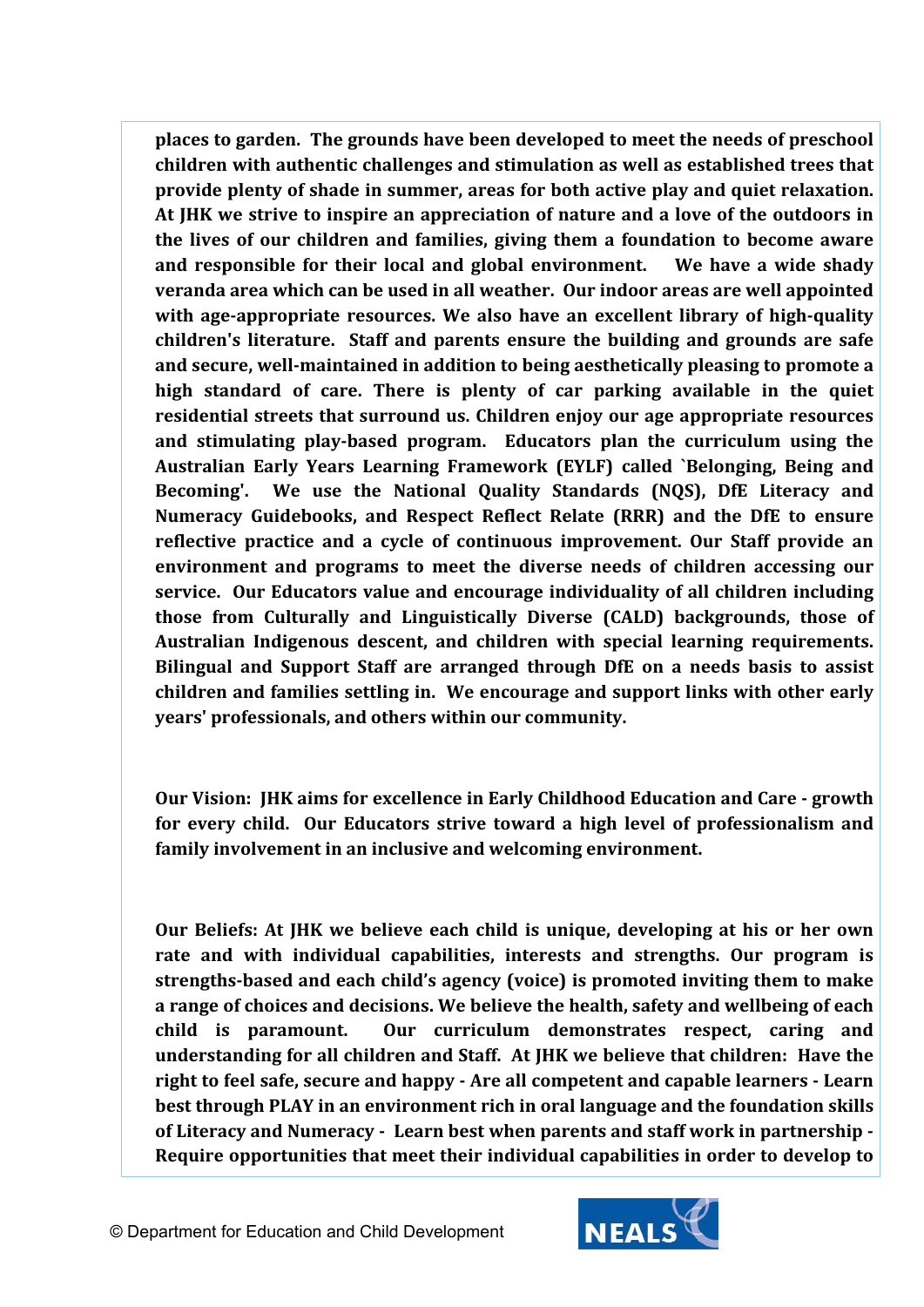**their potential - be involved in programs that foster self-esteem and responsibility for themselves, others and the environment - Have the right to have family and cultural values respected - Benefit from Nature Play and interacting with natural materials.**

**Your Child's Development: JHK offers a developmentally appropriate curriculum `Belonging, Being and Becoming' (BBB) which focuses on the individual child's strengths, interests and prior experiences. This is an Australia-wide framework used by our Educators to promote the best learning and developmental gains for children. It has a strong emphasis on play-based learning. Research says that PLAY is the best vehicle for young children's learning and provides the most stimuli for brain development. As a priority we believe feeling safe and secure is essential to the foundation of children's learning and wellbeing. We aim to develop respectful and meaningful relationships with the children and their families. Our programs are inclusive and value diversity - including culture, gender and additional needs.**

**Staff Team: One of the most important assets at JHK is our caring, experienced and enthusiastic Staff Team. We are committed to professional and personal staff=development which we believe is integral to providing a high-quality service. Our policies reflect a commitment to the safety and protection of children. All Staff and Volunteers working with children at JHK undergo a 'Working with Children Check' (WWCC) and hold First Aid and 'Responding to Risks of Harm, Abuse and Neglect - Education and Care' (RRHAN-EC) certification.**

**Health and Safety: Our Centre is committed to the health and safety of every child in our care from the policies and procedures we follow to the supervision and curriculum we provide.** 

**Health - We provide a safe and hygienic environment that promotes the health and active participation of children and Staff. We have a strong healthy eating and active play emphasis. As a general principle** 

**children and adults should not come to the Centre unless they are well and able to cope adequately with the normal daily routines and activities.**

**Safety - Our Staff provide a safe environment in which children can develop toward their potential.**

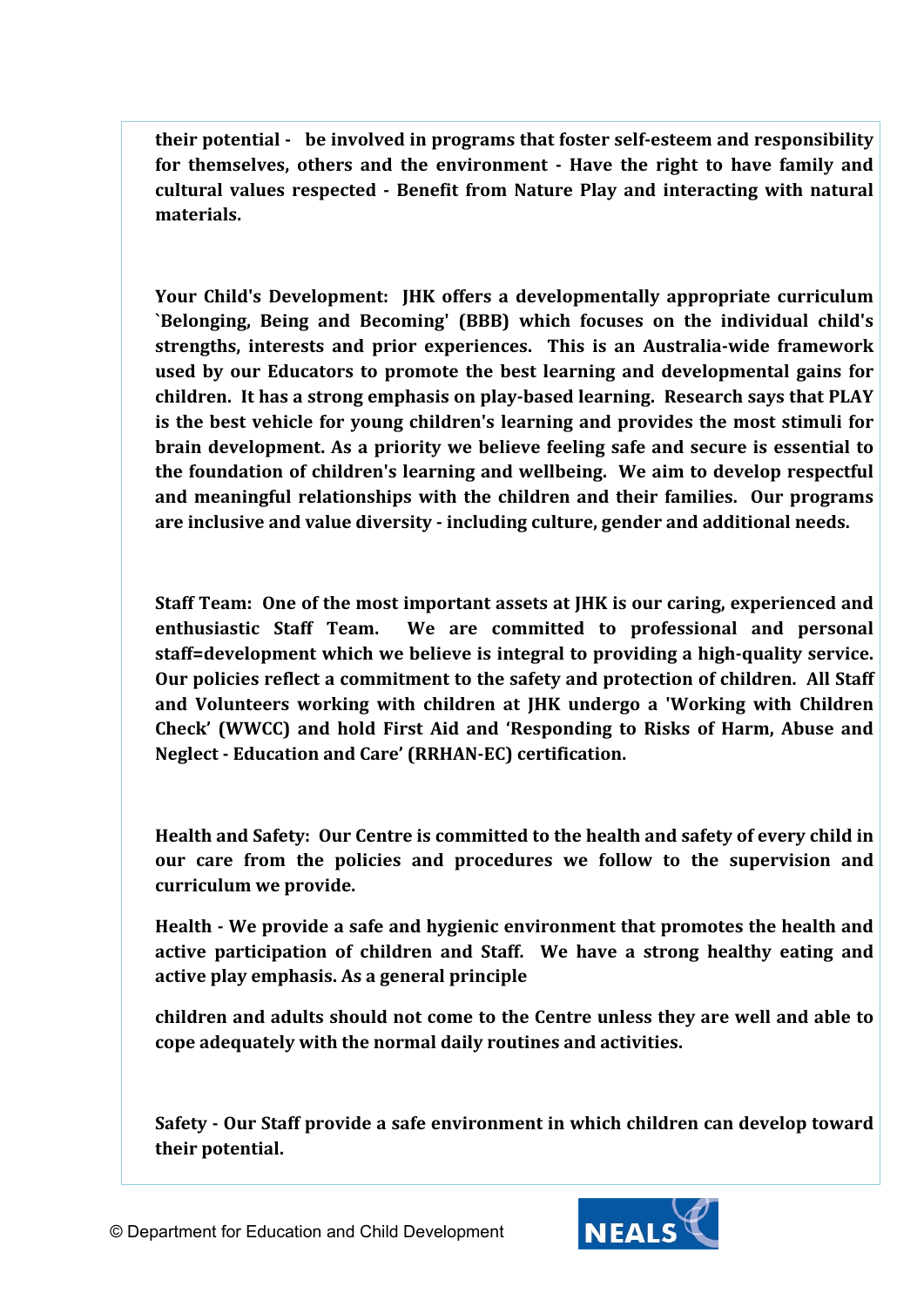#### **3. Curriculum**

- The Curriculum we use is the Australian **Early Years Learning Framework** (EYLF) '**Belonging, Being and Becoming'**. Our centre prioritizes foundation skills in Literacy, Numeracy and Wellbeing.
- The following EYLF learning outcomes are emphasised:
	- Children have a strong sense of identity
	- Children are effective communicators
	- Children are connected with and contribute to their world
	- Children have a strong sense of wellbeing
	- Children are confident and involved learners
- DfE **'***Reflect, Respect, Relate' Assessing for Learning and Development in the Early Years* is used as a tool for on-going improvement and reflection also **DfE Indicators of Preschool Numeracy and Literacy.**
- Jean Horan Kindergarten Educators have a strong pedagogical belief in **learning through play** and an emphasis on discovery-based learning in a **natural** playscape. We have a spacious indoor / outdoor environment perfect for physical, active and energetic play.
- Joint programmes/special curriculum projects include: -

Oral Language, Nature Play Pedagogy, 'Wonder Full' Environment – Inquiry Learning, STEM Dispositions, Sustainability Education and Healthy Eating - Physically Active Play, Emergent Literacy and Numeracy.

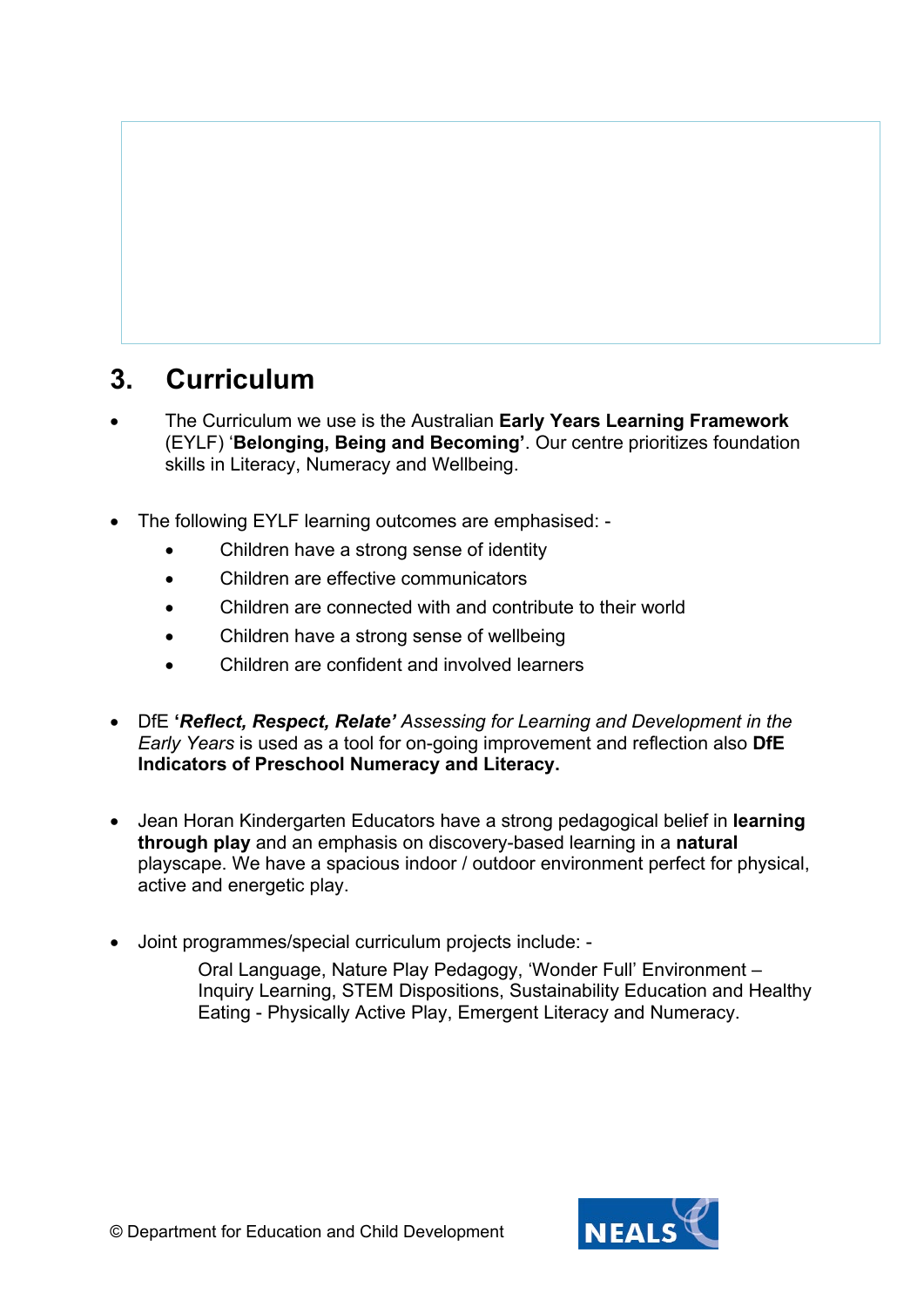# **4. Centre Based Staff**

Staff Profile (As funded by DfE)

Director/Teacher (full time)

Teacher (two 0.5 Teachers share a full-time role)

Early Childhood Workers (ECW) according to enrolment numbers and DfE funding. Educator to Child ratio is 1:11

Additional ECW's as required to support children with student support needs (including Bi-lingual ECW's) and to supervise children during their lunch period.

- Our DfE Preschool Quality Improvement Planning and Performance and Development Policy for Educators supports all staff with keeping up-to-date with their professional learning and teaching pedagogy. A 'learning community' mind-set and reflective learning design (inquiry based) is seen as essential in providing a high-quality service for children and families. It enriches individual staff commitment and work satisfaction. In support of our staff team we aim for a positive work/life balance and strive to be a family friendly workplace.
- Access to Student Support Services As required

## **5. Centre Facilities**

• Buildings and grounds

Jean Horan Kindergarten was established in 1953 and is located in suburban Flinders Park. It is adjacent to a green and shady recreational park and is leased from the City of Charles Sturt Council. It has spacious indoor/outdoor learning spaces and the building and grounds are in good condition, wellresourced and well maintained. Air-conditioned and large shady grounds.

- Capacity (per session) a maximum of 45 children
- Centre Ownership City of Charles Sturt Council. Site managed and maintained by DfE
- Access for children and staff with disabilities Individual modifications and needs will need to be discussed and catered for.

# **6. Further Comments**

Children attending JHK are mainly from local families representing a range of socioeconomic and cultural backgrounds including Indigenous and 'Culturally and Linguistically Diverse (CALD) families.